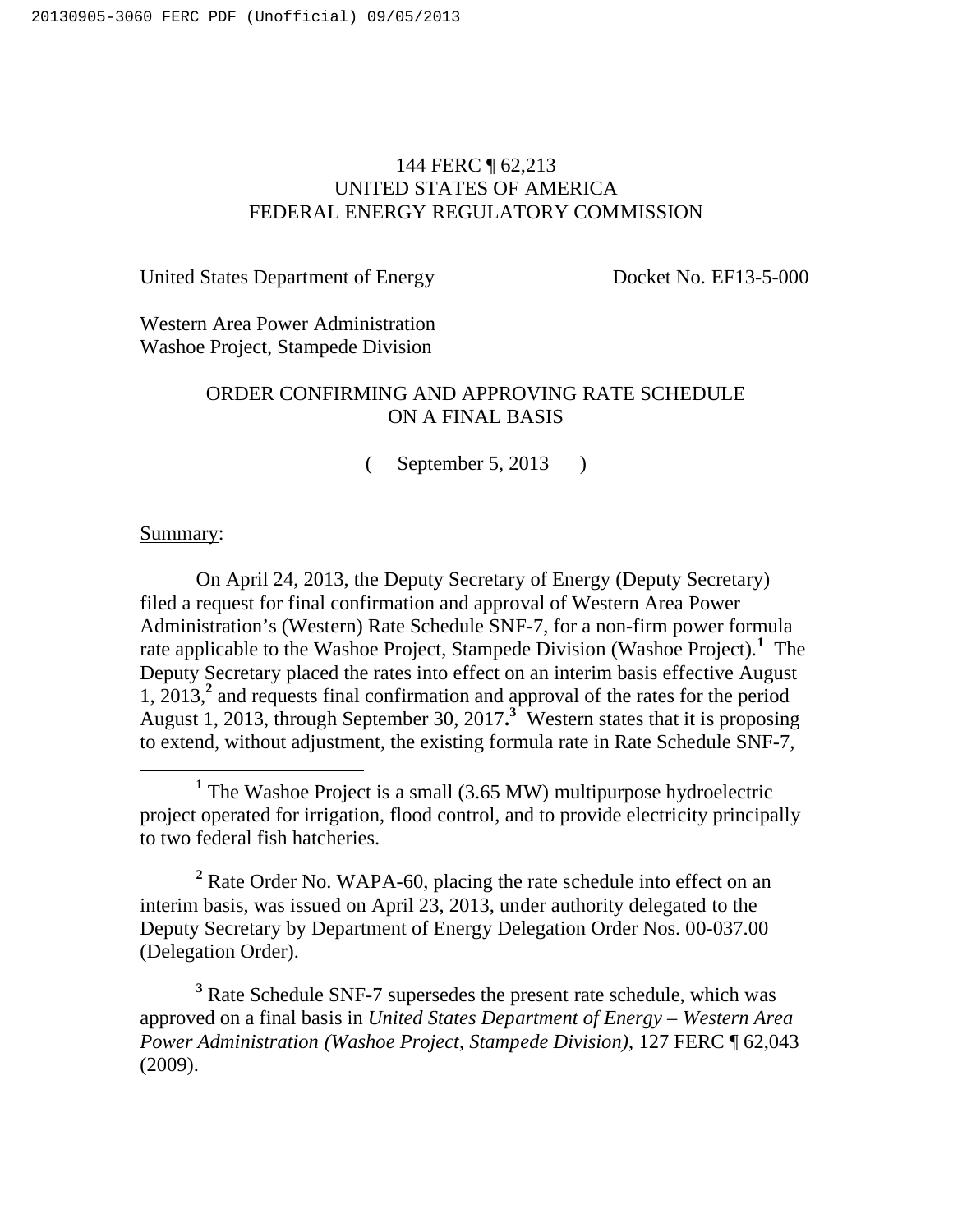Docket No. EF13-5-000 - 2 -

for a five-year rate period beginning August 1, 2013, through September 30, 2017.

Western maintains that the existing formula rate methodology collects annual revenue sufficient to recover annual expenses, including interest, capital requirements, and deficit recovery, thus ensuring Washoe Project repayment within the cost recovery criteria.

Notice of the application was published in the *Federal Register*, 78 Fed. Reg. 12,308 (2013), with comments, protests, or motions to intervene due on or before May 24, 2013. No adverse comments or protests were filed. Notices of intervention and unopposed timely filed motions to intervene are granted pursuant to the operation of Rule 214 of the Commission's Rules of Practice and Procedure (18 C.F.R. § 385.214). Any opposed or untimely filed motion to intervene is governed by the provisions of Rule 214.

## Standard of Review:

The Secretary of Energy has delegated the authority to confirm and approve Western's rates on a final basis to the Commission,<sup>4</sup> and established the scope of Commission review. The scope of Commission review is limited to:

- whether the rates are the lowest possible to customers consistent with sound business principles;
- whether the revenue levels generated by the rates are sufficient to recover the costs of producing and transmitting the electric energy including the repayment, within the period of cost recovery permitted by law, of the capital investment allocated to power and costs assigned by Acts of Congress to power for repayment; and
- the assumptions and projections used in developing the rate components that are subject to Commission review.**<sup>5</sup>**

The Commission is prohibited from reviewing policy judgments and interpretations of laws and regulations made by the power generating agencies.**<sup>6</sup>**

 $5$   $Id.$ 

<sup>6</sup> The power generating agencies include the Bureau of Reclamation, the (continued)

**<sup>4</sup>** Delegation Order § 3.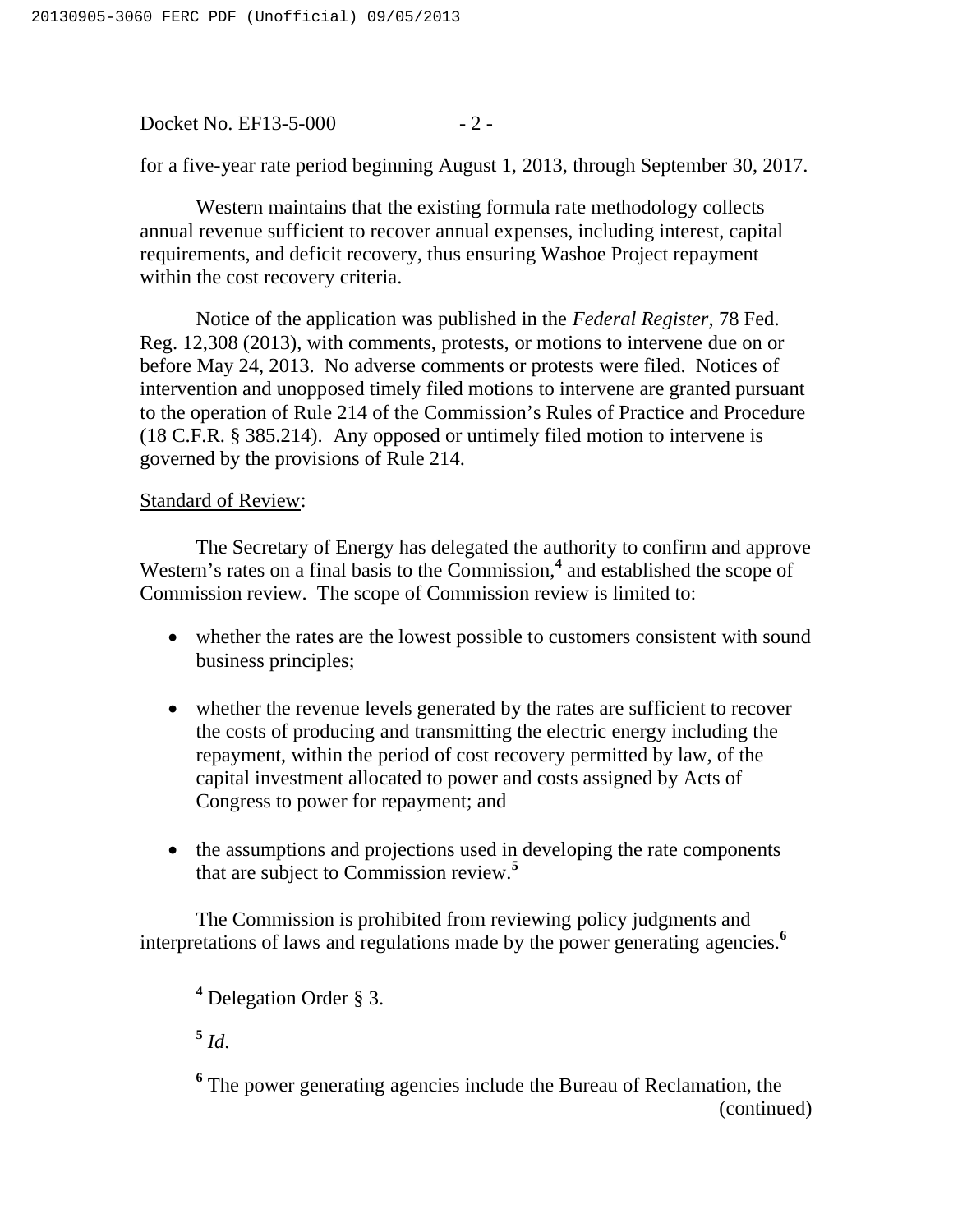### Docket No. EF13-5-000 - 3 -

The Commission may reject the rate determinations of Western's Administrator only if it finds them to be arbitrary, capricious, or in violation of the law, if they violate Department of Energy regulations (e.g., Department of Energy Order No. RA 6120.2, which prescribes financial reporting policies, procedures, and methodologies), or if they violate agreements between Western's Administrator and the applicable power generating agency. The Commission considers its role as that of an appellate body which reviews the record developed by the Administrator. In other words, the Commission does not develop a record on its own. Consequently, the Commission only affirms or remands the rates submitted to it for final review.**<sup>7</sup>**

#### Discussion:

 $\overline{a}$ 

In the instant filing, Western states that the Washoe Project's Non-Firm Power Formula Rate Schedule SNF-7 expires on July 31, 2013. Western explains that the formula rate, calculated annually, transfers reimbursable expenses not recovered by contract into the Central Valley Project power revenue requirement. Western further explains that the existing formula rate methodology collects annual revenue sufficient to recover annual expenses, including interest, capital requirements, and deficit recovery, thus ensuring Washoe Project repayment within the cost recovery criteria. Western further states that for the extension period, August 1, 2013, through September 30, 2017, there is no adjustment to the formula rate. Western states that under the formula rate, the forecasted annual revenue is \$361,000, a reduction of approximately \$418,000 from the prior rate period, August 1, 2008, through July 31, 2013, due to completion of deficit repayment. Western further states that the Washoe Project is scheduled to recover the remaining \$1.6 million deficit by 2015 and all appropriate costs. Thus, Rate

Army Corps of Engineers, and the International Boundary and Water Commission. These agencies build and operate various projects. The power marketing administrations, such as Western, market the output of the projects.

**<sup>7</sup>** *See, e.g., U.S. Department of Energy - Western Area Power Administration (Boulder Canyon Project),* 61 FERC ¶ 61,229 at 61,844 (1992), *aff'd in relevant respects, Overton Power District No. 5, et al. v. Watkins, et al.*, 829 F. Supp. 1523 (D. Nevada 1993), *vacated and remanded with directions to dismiss, Overton Power District No. 5, et al. v. O'Leary, et al.*, 73 F. 3d 253 (1996); *U.S. Department of Energy - Western Area Power Administration (Salt Lake City Area Integrated Projects)*, 59 FERC ¶ 61,058 at 61,240-41 & nn17 and 20, *reh'g denied*, 60 FERC ¶ 61,002 (1992).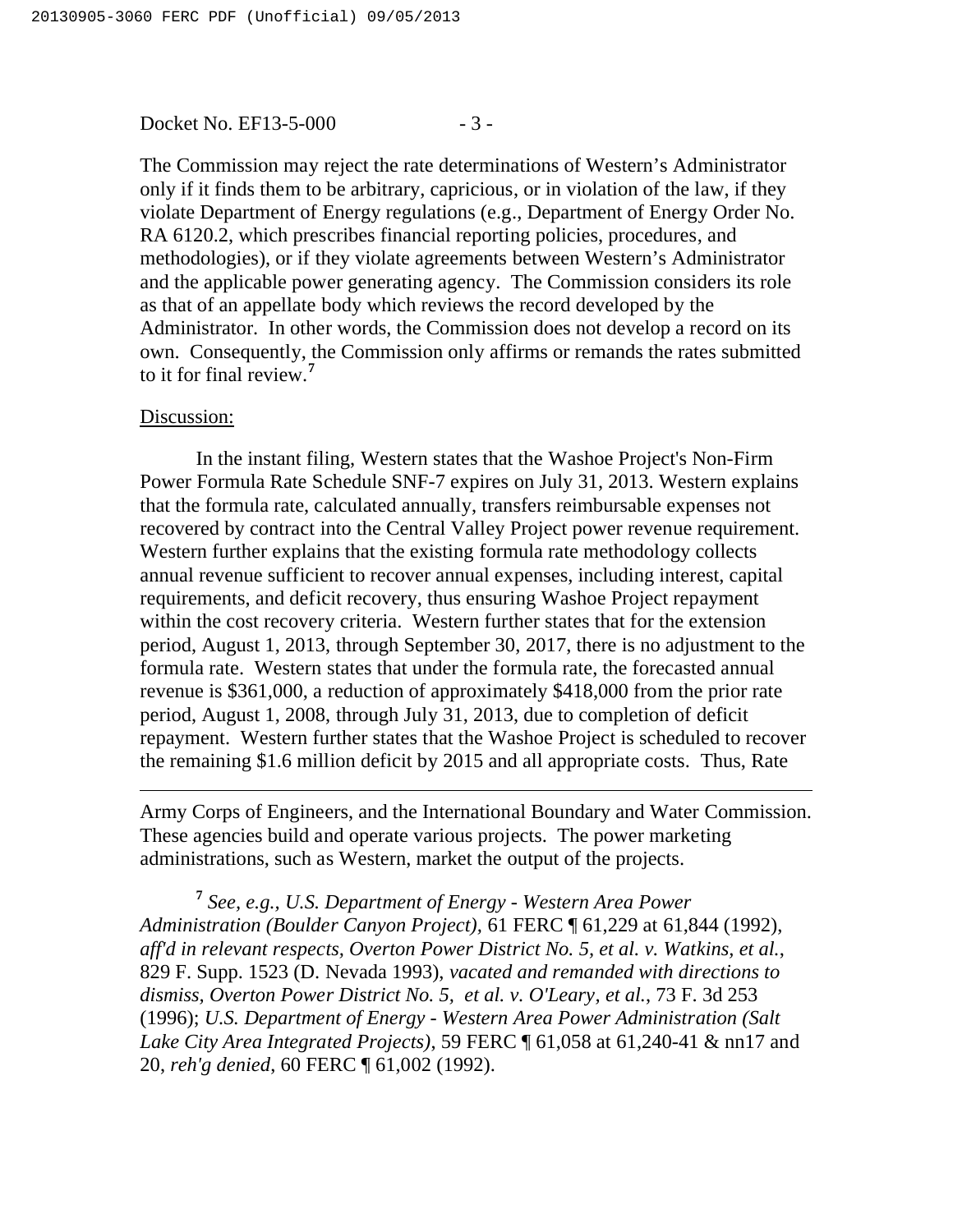Docket No. EF13-5-000 - 4 -

Order No. WAPA-160 extends the existing Rate Schedule SNF-7 through September 30, 2017, thereby continuing to ensure the Washoe Project repayment within the cost recovery criteria.

By statute,**<sup>8</sup>** Western must repay the federal investment within a reasonable period of time, which as a general practice is 50 years. Our review of Western's Power Repayment Study (PRS) indicates that the revenues to be collected under the proposed rate will be sufficient to recover Western's costs, including the recovery of the remaining federal investment, with interest, over the remaining repayment period. Moreover, since the revenues generated by the proposed rate recover no more than Western's annual costs and the remaining federal investment, the rate is the lowest possible to customers. Our review also indicates that the PRS was prepared in a manner consistent with Department of Energy Order No. RA 6120.2, which requires that Western's financial statements, must be prepared in accordance with generally accepted accounting principles, as appropriate, and that its PRS be prepared using sound forecasting techniques designed to approximate as closely as possible actual results.

The Commission's review indicates the proposed rate will ensure Western will be able to meet its financial obligations. Therefore, the proposed rate is confirmed and approved as requested.

## The Director:

Confirms and approves on a final basis Western's proposed formula rate for the Washoe Project for the period August 1, 2013 through September 30, 2017.

**<sup>8</sup>** 16 U.S.C. § 825s (2006).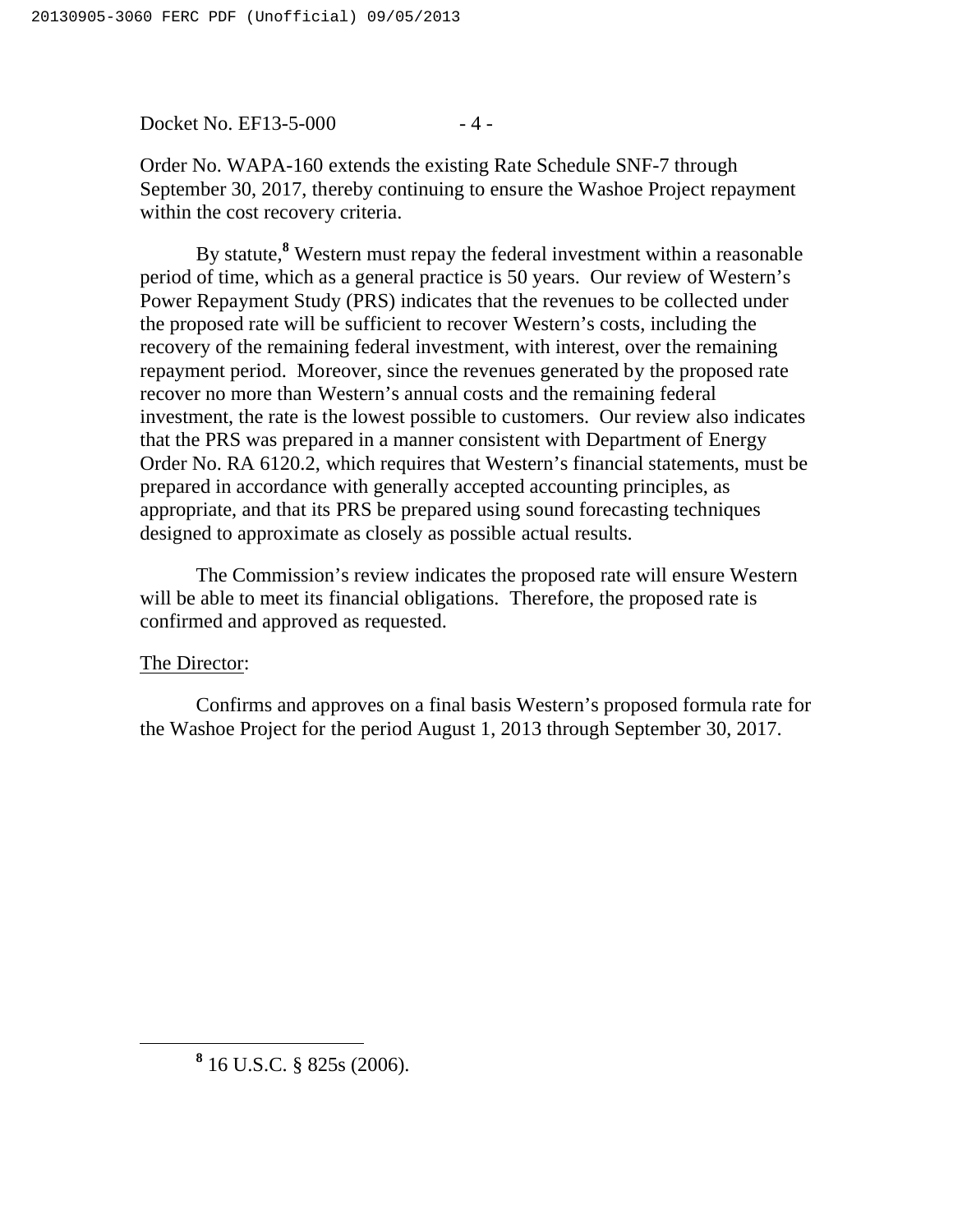Docket No. EF13-5-000 - 5 -

Authorities:

This action is taken pursuant to the authority delegated to the Director, Division of Electric Power Regulation -- Central, under 18 C.F.R. §375.307. This order constitutes final agency action. Requests for rehearing by the Commission may be filed within 30 days of the date of issuance of this order, pursuant to 18 C.F.R. § 385.713.

Sincerely,

Penny S. Murrell, Director Division of Electric Power Regulation -- Central